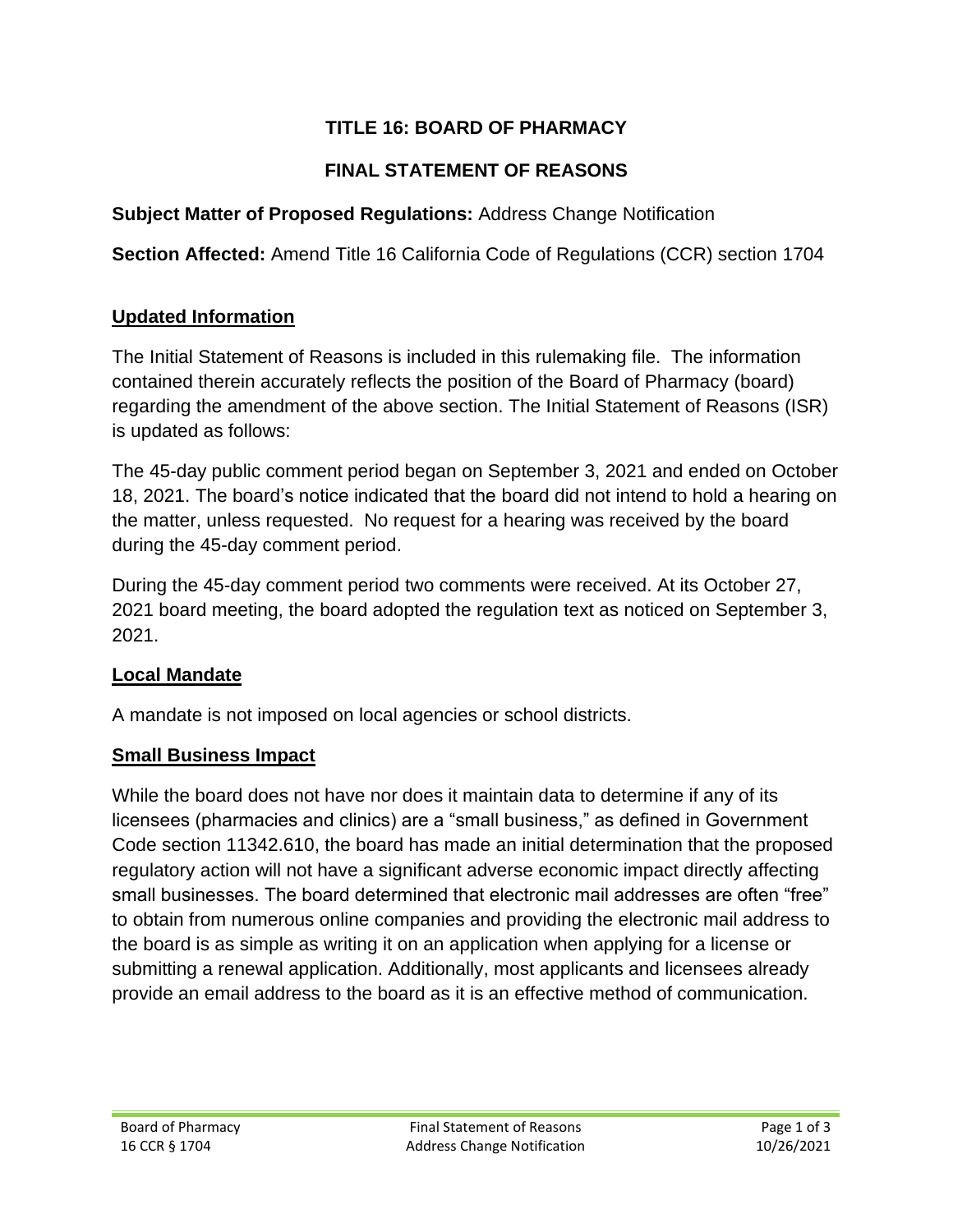# **Consideration of Alternatives**

No reasonable alternative considered by the agency would be more effective in carrying out the purpose for which the regulation is proposed, would be as effective and less burdensome to affected private persons than the adopted regulation, or would be more cost effective to affected private persons and equally effective in implementing the statutory policy or other provision of law.

The board considered language identifying possible enforcement action should the person holding the certificate, license, permit, or registration not provide or maintain their electronic mail address. The board determined that because not everyone may have an electronic mail address, enforcement action may not be appropriate and removed that language from the proposed text.

### **Objections or Recommendations/Responses to Comments**

During the public comment period from September 3, 2021 to October 18, 2021, the board received two comments. The comments were provided in the meeting materials for the October 27, 2021 board meeting, and the board reviewed and considered them.

## **Summarized 45-day Comments Regarding Reporting Drug Losses:**

### **Written Comments from Sieun Lee**

**Comment 1**: The commenter suggested an exemption to the CURES fee if a pharmacist has a foreign address.

**Response to Comment 1**: The board reviewed this comment and did not make any changes to the text based thereon as the comment is outside the scope of this rulemaking. The board noted that the CURES fee is assessed by the Department of Justice and not the board. Additionally, the board noted that licensees that live out of the country can designate their pharmacist license as inactive and at the time of renewal, the CURES fee is not accessed.

## **Written Comments from John Gray, PharmD., Kaiser Permanente**

**Comment 2**: The commenter recommended that the board implement an online process to update electronic mail addresses, similar to the process currently available for physical address changes.

**Response to Comment 2:** The board reviewed this comment and did not make any changes to the text based thereon. The board appreciates the commenters recommendation and notes that email addresses can currently be updated online using